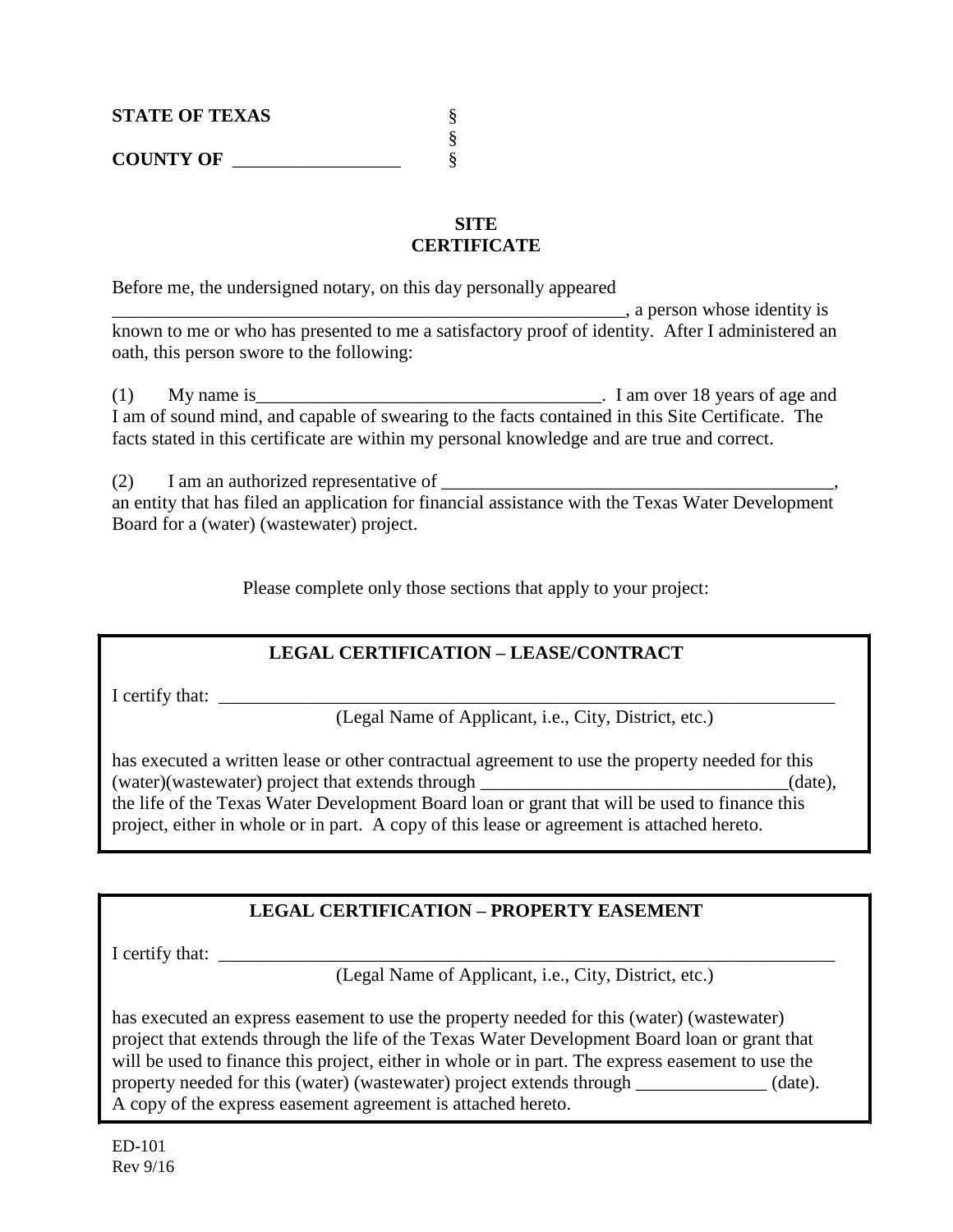## **LEGAL CERTIFICATION – OWNERSHIP INTEREST**

I certify that

\_\_\_\_\_\_\_\_\_\_\_\_\_\_\_\_\_\_\_\_\_\_\_\_.

(Legal Name of Applicant, e.g. City, District, etc.)

Option A: has acquired the necessary real property interest, as evidenced by fee simple purchase, deed, fully executed earnest money contracts, or completion of eminent domain proceedings; that such acquisition will guarantee access and egress; and such interest will contain the necessary easements, rights of way, or unrestricted use as is required for the project being financed by the Texas Water Development Board. The legal description is referenced below.

☐Option B: is in the process of acquiring the necessary real property interest, as evidenced by earnest money contracts, contracts for sale, firm option agreements to purchase the subject property, or the initiation of eminent domain procedures; that such acquisition will guarantee access and egress; and such interest will contain the necessary easements, rights of way, or unrestricted use as is required for the project being financed by the Texas Water Development Board. The legal description is referenced below. The anticipated date of acquisition is:

| The property has been/will be acquired with the use of eminent domain: $\bigcirc$ True $\bigcirc$ False |  |  |
|---------------------------------------------------------------------------------------------------------|--|--|
|---------------------------------------------------------------------------------------------------------|--|--|

Location and Description of Property Interests acquired for Project:

Any deeds or other instruments required to be recorded to protect the title(s) held by

\_\_\_\_\_\_\_\_\_\_\_\_\_\_\_\_\_\_\_\_\_\_\_\_\_\_\_\_\_\_\_\_\_\_\_\_\_\_\_\_\_\_\_\_\_\_\_\_\_\_\_\_\_\_\_ (Legal Name of Applicant)

have been recorded or filed for the record in the County deed records or other required location. The following documents are attached hereto:

Description of documents that were used or will be used to acquire the property: